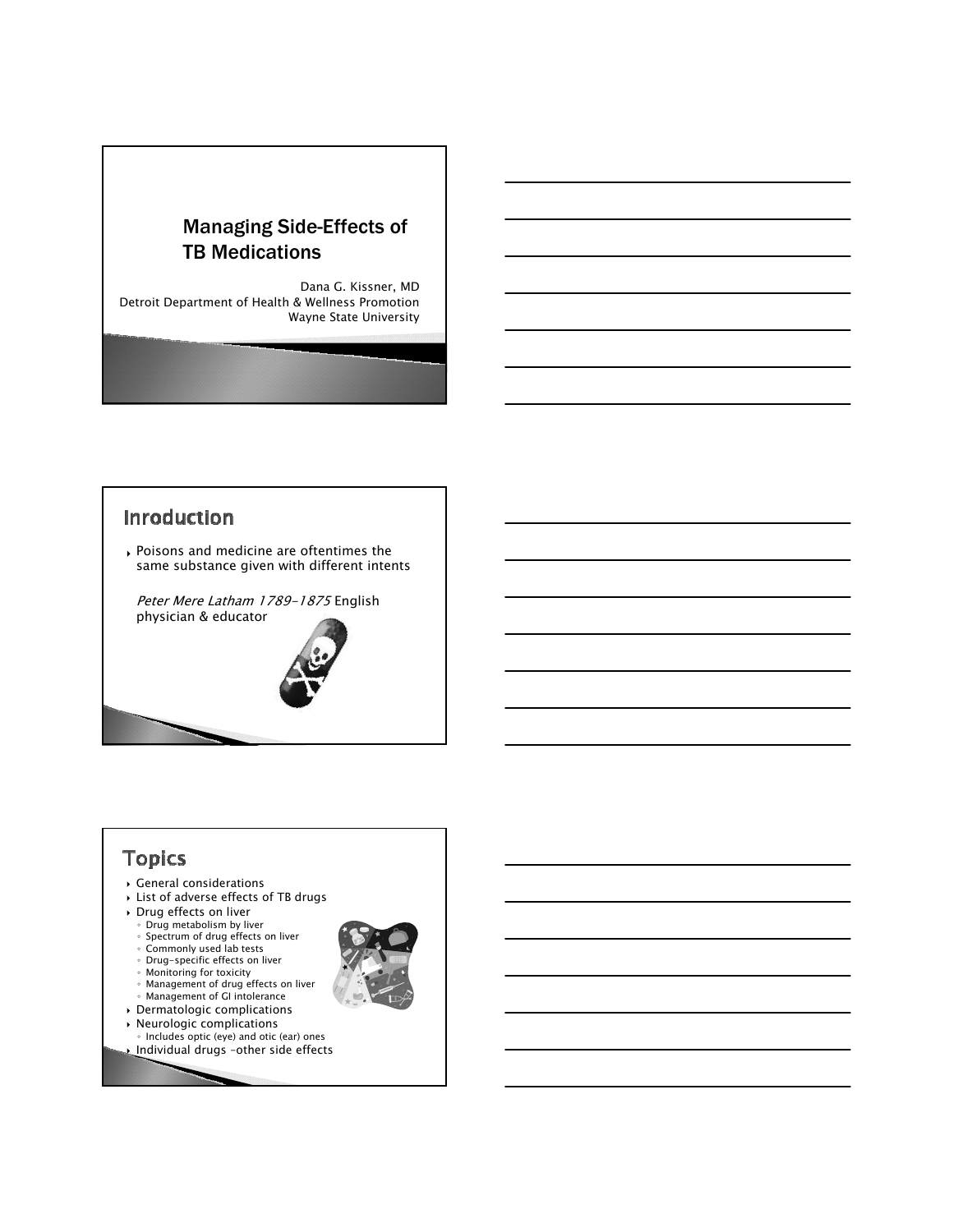



# **General Approach**

- $\rightarrow$  Recognize that treatment is difficult
	- Symptoms
	- $\cdot$  Drug-related
	- $\cdot$  Due to other causes including TB itself
	- $\cdot$  Fear of drugs
	- Serious adverse reactions
	- $\cdot$  Need to be anticipated
	- $\cdot$  Require monitoring for
	- $\cdot$  May prompt discontinuation / changing medication

# **General Approach**

- ` Essential elements of a TB program
	- Ready access to care for patients
	- Adequate education of staff
	- Good communication among staff, health care providers, patients
	- Standardized approaches
	- $\cdot$  Patient education
	- $\cdot$  Medical history form
	- $\cdot$  Patient instructions
	- $\cdot$  # of doses of medications dispensed at a time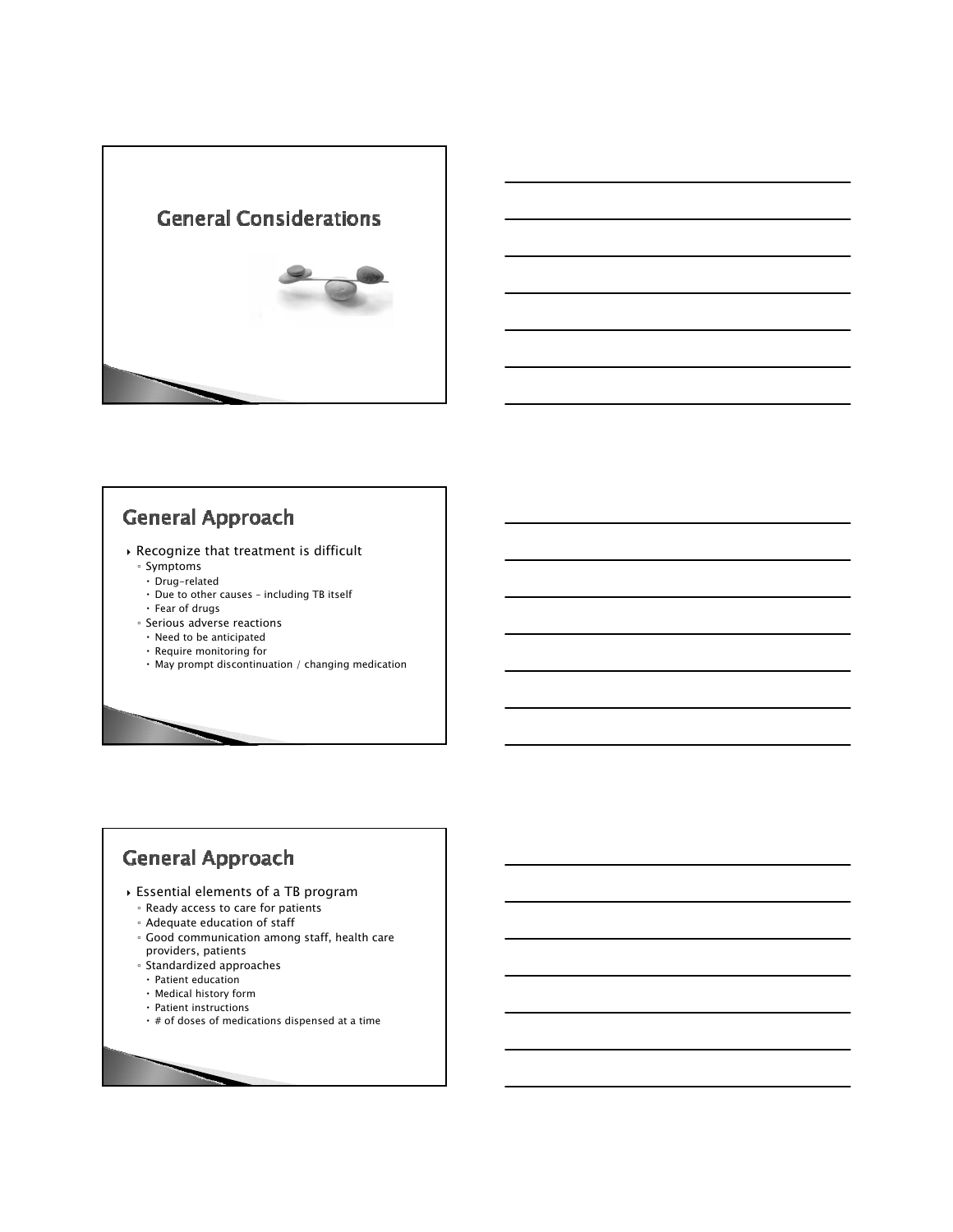



# **General Approach**

- $\rightarrow$  Make every attempt to avoid unnecessary breaks in therapy
- $\rightarrow$  Remind patient that breaks result in prolonged duration of treatment



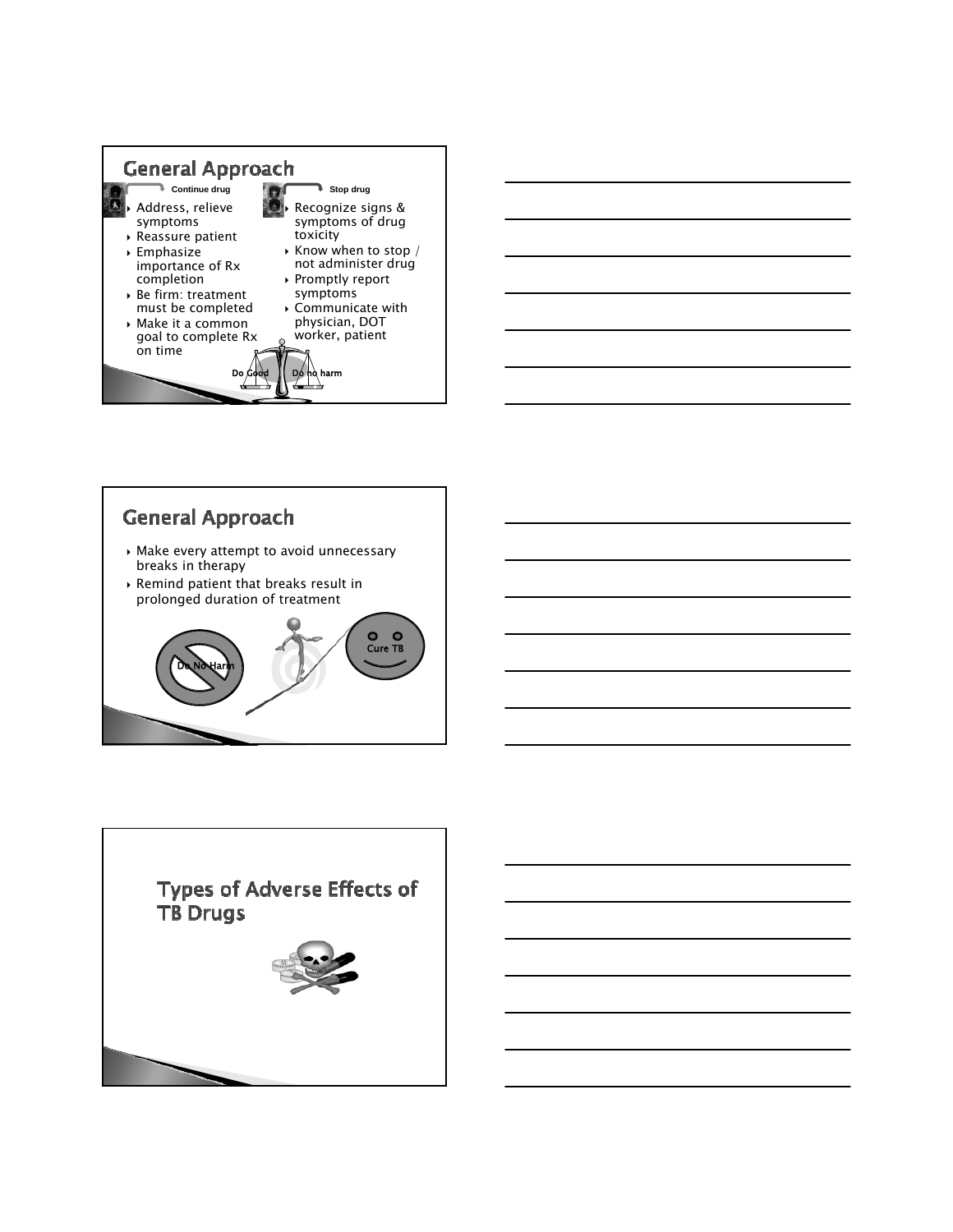# **Serious Drug Complications**

- $\blacktriangleright$  Hepatotoxicity
- ` Hearing loss
- $\rightarrow$  Kidney failure
- ` Vision loss
- ▶ Toxic skin / systemic reactions
- ` Hematologic (blood) reactions
- $\overline{\phantom{a}}$  Electrolyte abnormalities
- ` Neurologic damage
- ` Death

# **Less Serious Complications**

- ` Skin rash, itching
- ` Nausea, vomiting, diarrhea
- ` Reversible CNS symptoms
- ` Bone & joint symptoms
- ` Endocrine effects (less common)

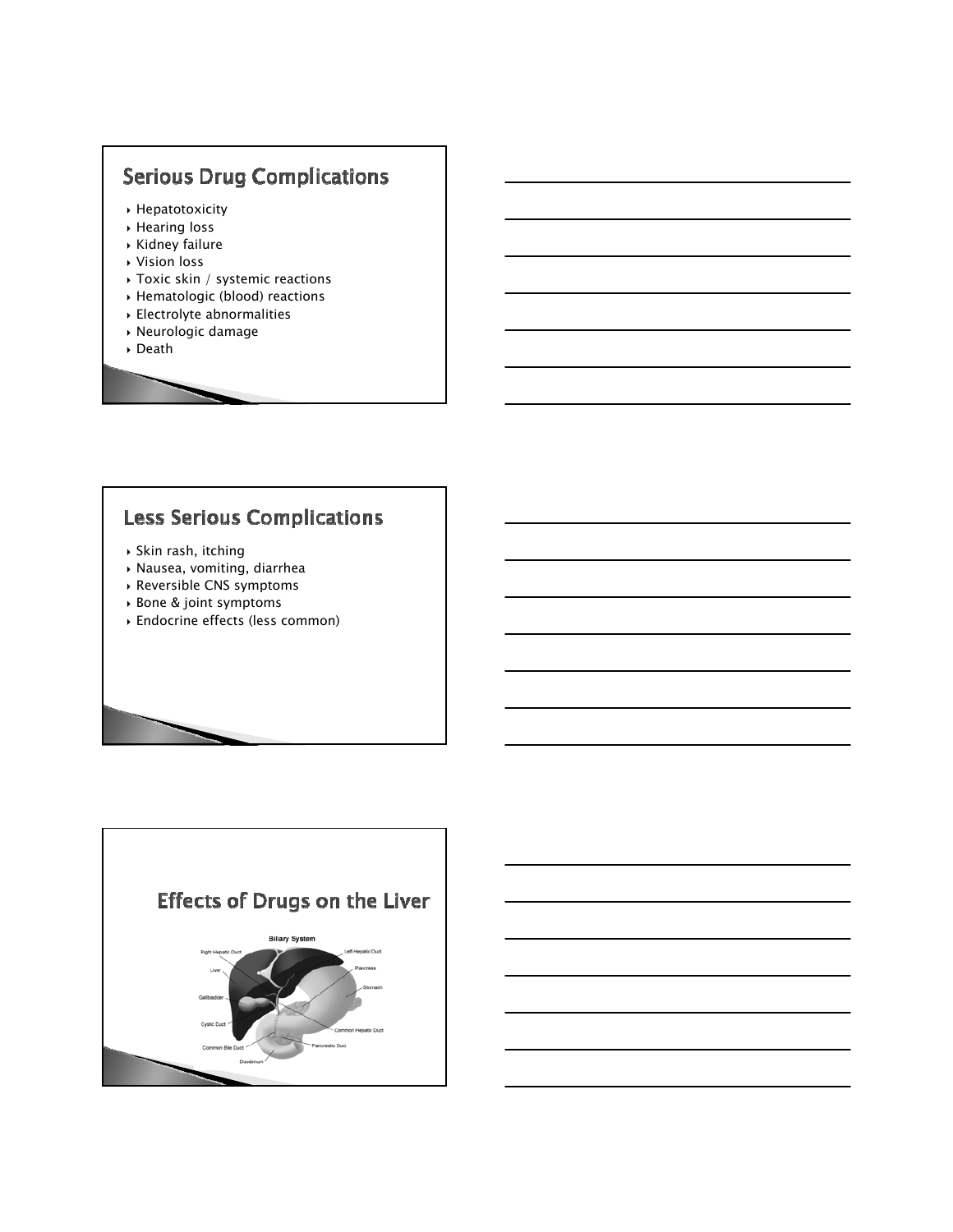



# Drug Effects on Liver: A Spectrum

- ` Fulminant liver disease / death ◦ 30% cases in US are caused by drugs
- ` Drug induced liver injury (DILI)
	- 700 drugs approved in US can cause liver toxicity ◦ Important to detect early

<del></del>

- ` Hepatic adaptation
- Protective response
- ` Cholestasis
- Bile does not flow freely from liver to bowel
- ` Asymptomatic elevations in bilirubin

# Lab Tests to Detect Liver Damage

- **Liver cells and bile duct cells contain enzymes** 
	- Involved in metabolism of protein, amino acids
- Released into blood if liver is damaged
- ` ALT (SGPT)
	- Released from damaged liver cells into blood
	- Most specific test for DILI
	- Can be elevated in hepatic adaptation
- ` AST (SGOT)
	- Released from damaged liver cells into blood
	- Not specific to liver (found in heart, muscle, RBCs)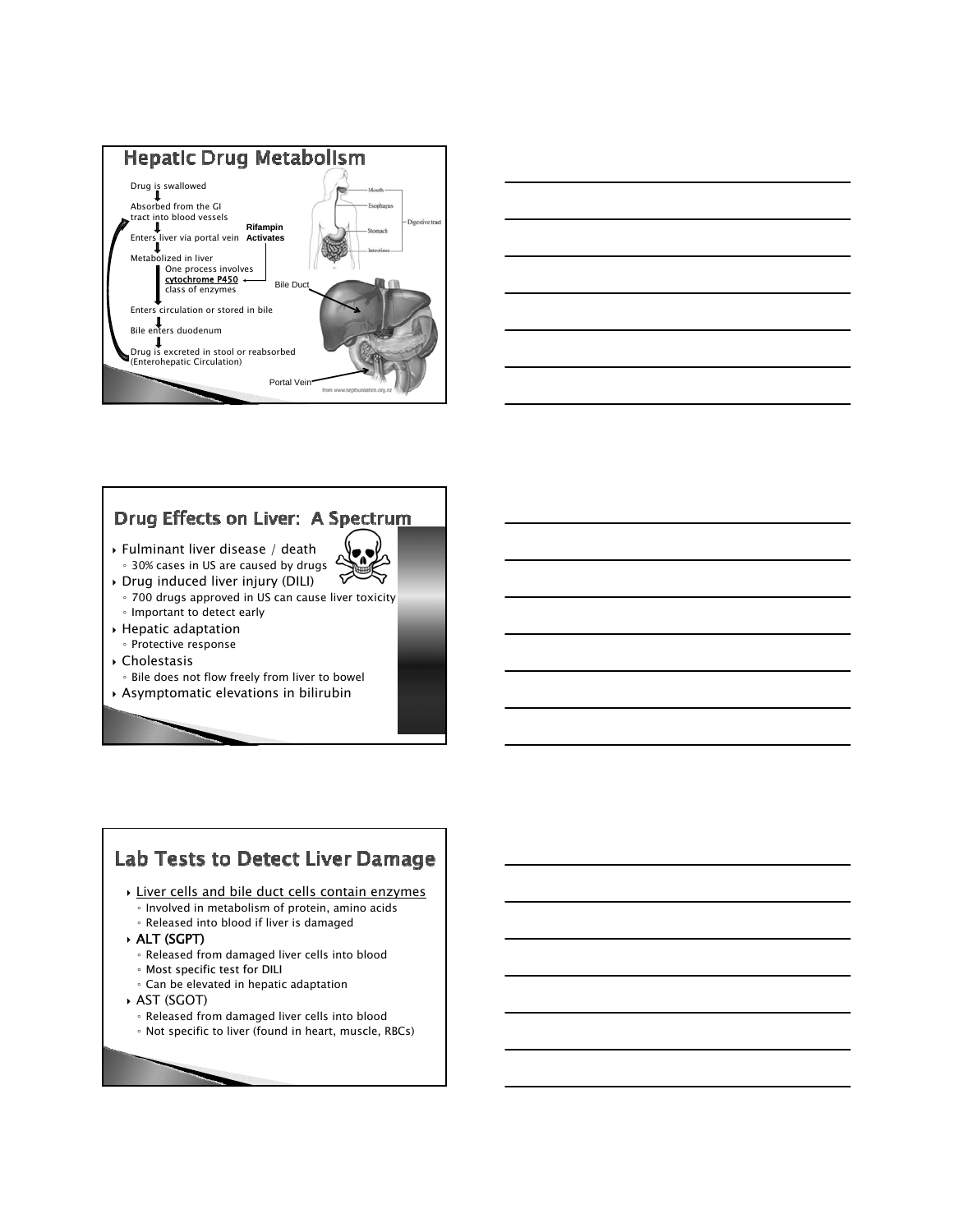#### **Lab Tests to Detect Bile or Bile Duct Problems**

- ` Alkaline phosphatase
- Enzyme found in liver cells & cells lining bile ducts ◦ Elevated in bile duct obstruction, cholestasis, infiltrative diseases of liver
	- x Elevated in children & pregnant women
- ` GGT
- ` 5' nucleotidase (5'NTD)



# Jaundice

- ` Bilirubin
	- Results from the breakdown of red blood cells
	- Normally, it passes through the liver, is conjugated (made water soluble), & excreted in stool ◦ When the liver cannot handle bilirubin normally or
	- bile flow is impaired, bilirubin leaks into the blood stream
	- x Causes jaundice or icterus



#### Hepatocellular Injury: Hepatic **Enzymes ALT & AST**

` ALT (SGPT) is more specific for hepatocellular injury than AST (SGOT) ` AST>ALT with alcohol-related disease ◦ AST/ALT >2 suggests alcohol is the cause

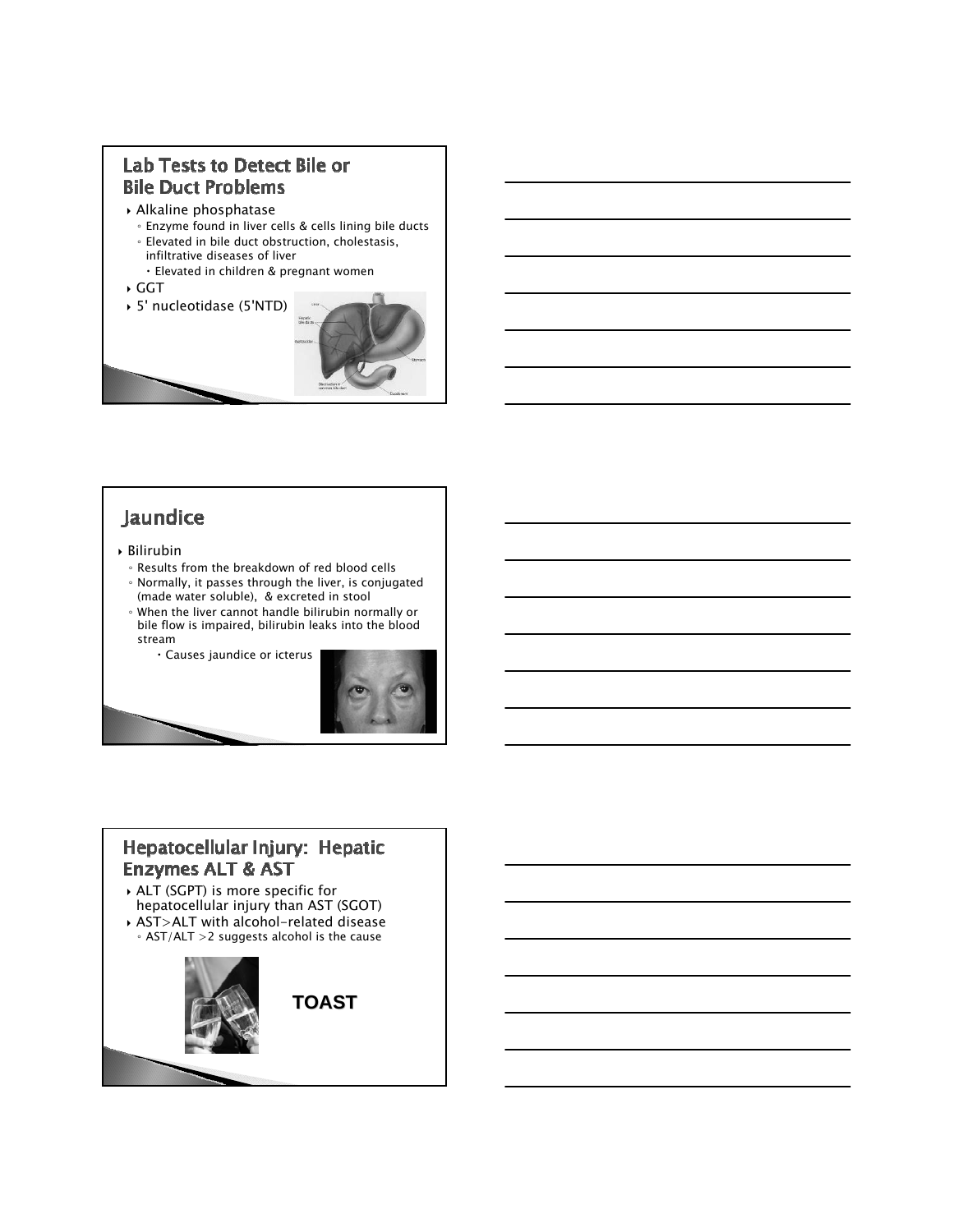#### Hepatocellular Injury: Hepatic **Enzymes ALT & AST**

- $\rightarrow$  2.5% of normal, healthy people will have ALT "above upper limit of normal" (ULN)
- Because "normal" levels defined as those within 2 standard deviations of the mean from a healthy population
- $\rightarrow$  It is customary to compare multiples of ULN ◦ Interlaboratory variation
- Variation within an individual up to 45% in a day  $\rightarrow \geq 3$  times ULN with symptoms or
- $\geq$  5 times ULN without symptoms is considered significant

#### **INH**

Saukkonen J, et al. An official ATS statement: hepatotoxiciy of antituberculosis therapy. Am J Respir Crit Care Med 2006;174:935-952

- $\triangleright$  Cleared in liver by acetylation
- $\rightarrow$  Genetic variation => fast, slow, & intermediate acetylators
	- Significance unclear
	- Genotyping suggests slow acetylators develop higher peak ALT & more frequent elevations >3 X ULN than fast acetylators  $\cdot$  Unknown significance
- $\cdot$  Up to 20% people treated with INH alone have low-grade, transient, asymptomatic ALT increase – "hepatic adaptation"

## **INH**

- $\rightarrow$  Rate of hepatotoxicity when used alone: 0.1-0.6%
- ` Timing: weeks to months of starting drug
- ` Incidence & severity increases with age
- $\triangleright$  Risk increases with:
	- Chronic alcohol consumption
	- Active hepatitis B (+HBeAg)
	- Elevated baseline transaminases (AST, ALT)
	- Concomitant use of other hepatotoxic drugs
	- 3rd trimester pregnancy to 3 months post-partum
	- Pre-existing liver disease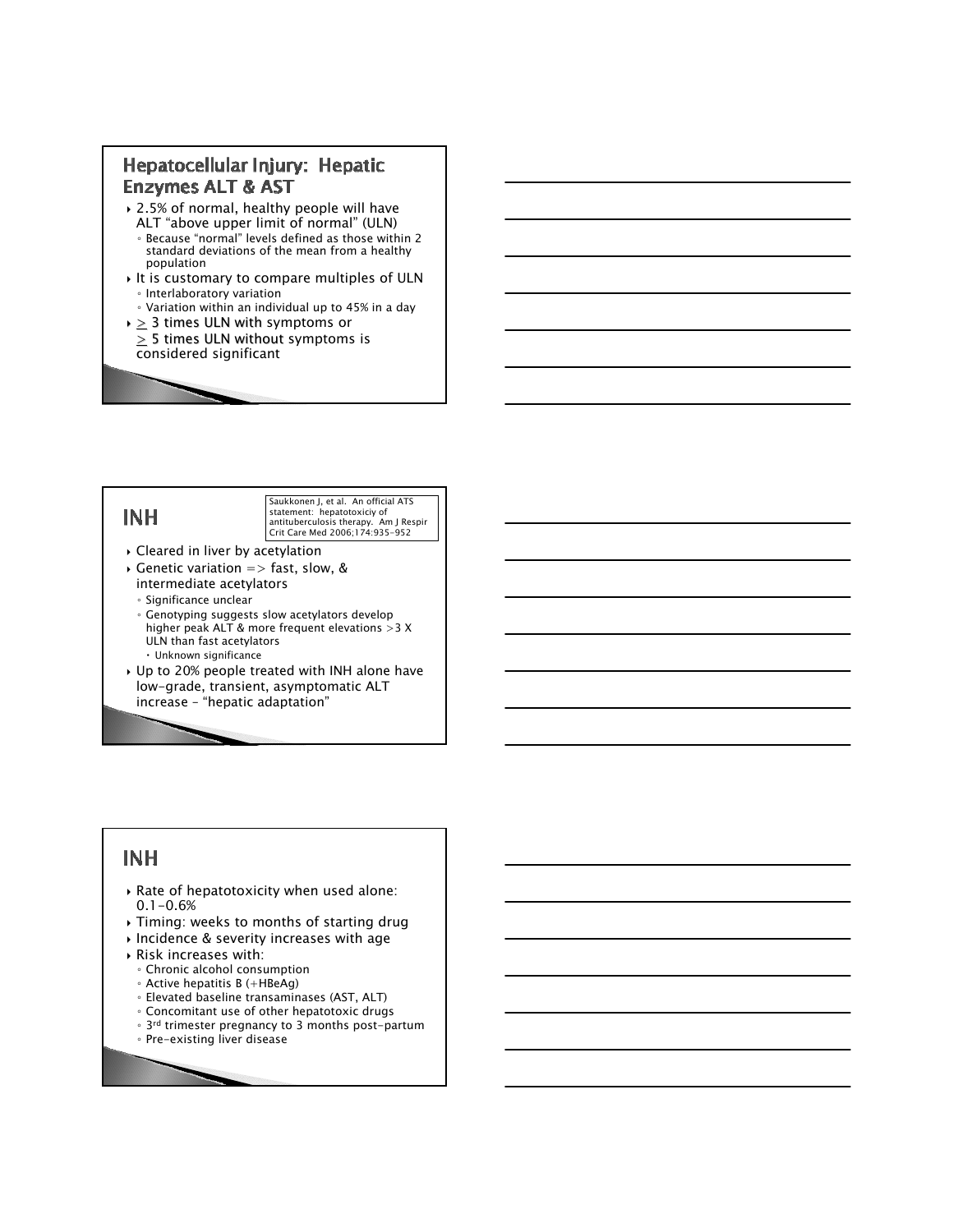# Rifampin

- $\rightarrow$  Dose-dependent interference with bilirubin  $u$ ptake => subclinical, elevated **unconjugated** bilirubin & jaundice
	- May be transient
	- May occur early in treatment
- ` Can also cause asymptomatic elevation conjugated bilirubin (several mechanisms)

# Rifampin Hepatotoxicity

- ` Hepatocellular injury less common
	- Insidious cholestasis
	- Anorexia, nausea, vomiting, fever, jaundice
	- Mildly elevated ALT, elevated bilirubin
	- Usually occurs in first month of treatment
	- RIF is much less likely to cause hepatoxicity than INH or PZA

# Pyrazinamide

- ` Both dose-dependent & idiosyncratic hepatotoxicity
- $\rightarrow$  Causes hepatotoxicity less often than INH but ◦ Can be more prolonged
	- Can continue after drug discontinued
	- Can be most severe
	-
- $\rightarrow$  Can cause granulomatous hepatitis ◦ Fever, rash, lymphadenopathy, elevated ALT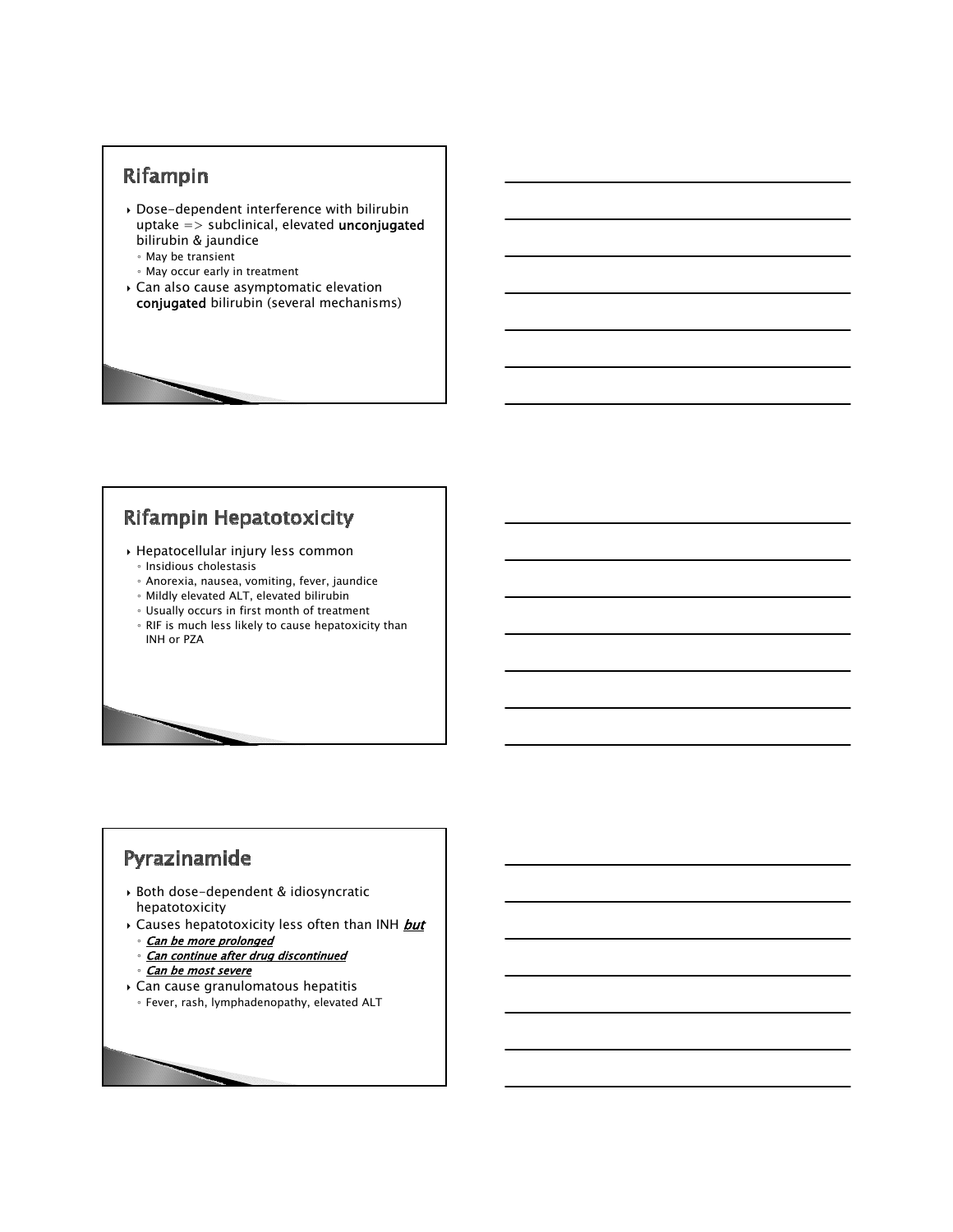#### **Monitoring for Hepatoxicity: LTBI**

- ` Assess risk before treatment
- **Baseline blood tests NOT generally** recommended for healthy patients treated with INH or RIF alone
- ` Face-to-face clinical assessments are cornerstone of monitoring
- ` Obtain ALT & bilirubin at baseline & q 2-4 weeks for those with risk factors ◦ Use ULN for ALT
- ` ALT is preferred marker for hepatotoxicity in those with symptoms

#### **Hepatotoxicity: Special Considerations**

- $\cdot$  If baseline ALT  $> 3$  times ULN screen for cause, assess risk for LTBI vs. risk for liver disease
- ` Test for HBeAg if ALT is elevated in those who are Hepatitis B surface antigen-seropositive
	- If HBeAg is +
	- $\cdot$  Rifampin may be preferred
	- $\cdot$  Consider referral for possible pre-treatment of
	- Hepatitis B if ALT  $\geq 2$  times ULN
	- x Monitor every 2-4 weeks clinically & with ALT

#### **Management of Hepatotoxicity: LTBI**

- $\rightarrow$  Stop hepatotoxic drugs immediately for persistent nausea, vomiting, abdominal pain, unexplained fatigue. Contact physician. Measure ALT, bilirubin ASAP
	- For intermittent, transient symptoms administer drugs with food, reassure patient
- $\rightarrow$  Withhold INH if ALT  $\geq$ 3 times ULN if symptoms are present OR  $\geq$ 5 times ULN without symptoms
- ` Rechallenge
	- If it is unclear that INH was the cause
	- INH was withheld before threshold was reached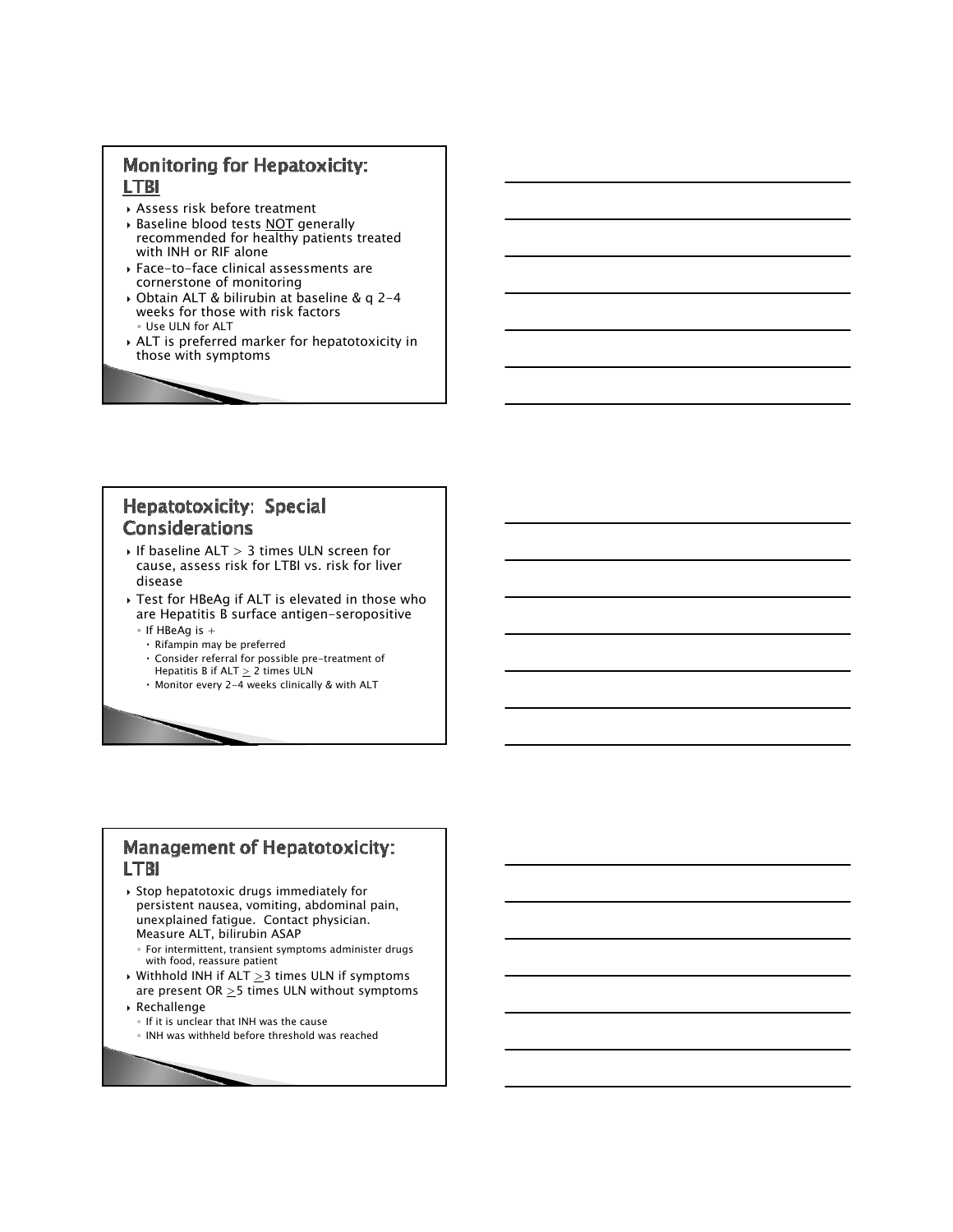#### Monitoring for & Managing **Hepatotoxicity: Tuberculosis**

- ` Obtain baseline ALT, AST, bilirubin, alkaline phosphatase, creatinine, platelet count on all adults
- $\rightarrow$  Periodic monitoring for those with risk factors ` Drugs should not be discontinued for mild GI complaints
- $\,\mathbin{\triangleright}$  Stop all hepatotoxic drugs if ALT is  $\geq 3$  times ULN with symptoms OR  $\geq 5$  times ULN without symptoms
- ` Substitute non-hepatotoxic drugs  $\triangleright$  When ALT < 2 times ULN, reintroduce rifampin
- ` After 3-7 days, reintroduce INH
- $\triangleright$  Consider reintroducing PZA only if hepatotoxicity was not severe

## **GI Upset**

- $\cdot$  Improves if drugs are administered with food or<br>closer to bedtime
- ` Ethionamide
- 
- ∘ Causes profound GI symptoms<br>∘ Metallic taste, nausea, vomiting that can be severe, loss<br>○ of appetite, abdominal pain
- Dose-related May give as split dose
- ` P-Aminosalicylic Acid (PAS)
- Significant GI intolerance, less with granular formulation Dose-related
- $\blacktriangleright$  INH
	- Commercial liquid preparations contain sorbitol which can cause diarrhea

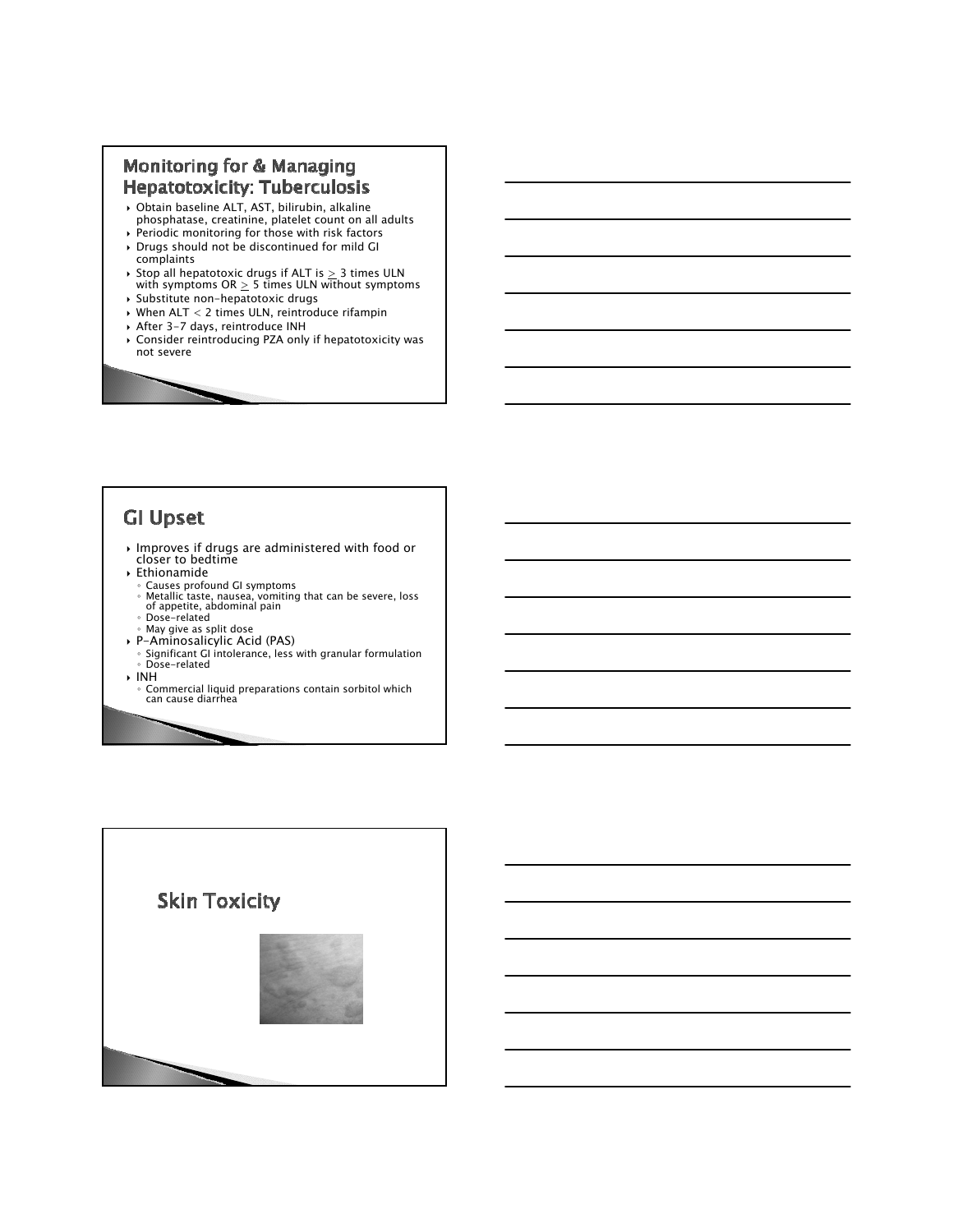#### **Dermatologic Reactions**

- $\rightarrow$  Itching with or without erythematous rash is common early side effect
	- May resolve after 1st several weeks of therapy without stopping medications
	- For mild or localized reaction, continue treatment & treat the rash and pruritis symptomatically – antihistamines, topical steroids
- ` Photosensitivity
	- PZA, fluoroquinolones

# Hydroxyzine (Atarax®, Vistaril®)

#### ` Indications

- Itching: 25-100 mg every 6-8 hours
- Nausea, vomiting: 25-100 mg every 4-6 hours (IM or PO)
- Anxiety: 50-100 mg every 6 hours
- Insomnia: 50-100 mg
- ` Maximum daily dose: 600 mg

# **Dermatologic Reactions**



- ` Hives, urticaria, erythematous rash
	- Any drug
	- Stop all drugs immediately, re-challenge 1 at a time  $\cdot$  Wait for rash to resolve
	- $\cdot$  Start RIF 1st (least likely to be cause)
	- $\cdot$  If no recurrence after 2-3 days, start INH
	- x Continue with EMB or PZA
- $\cdot$  Discontinue any drug which causes recurrence
- ` Angioedema, anaphylaxis, or airway
	- compromise
	- Stop drug consider desensitization in ICU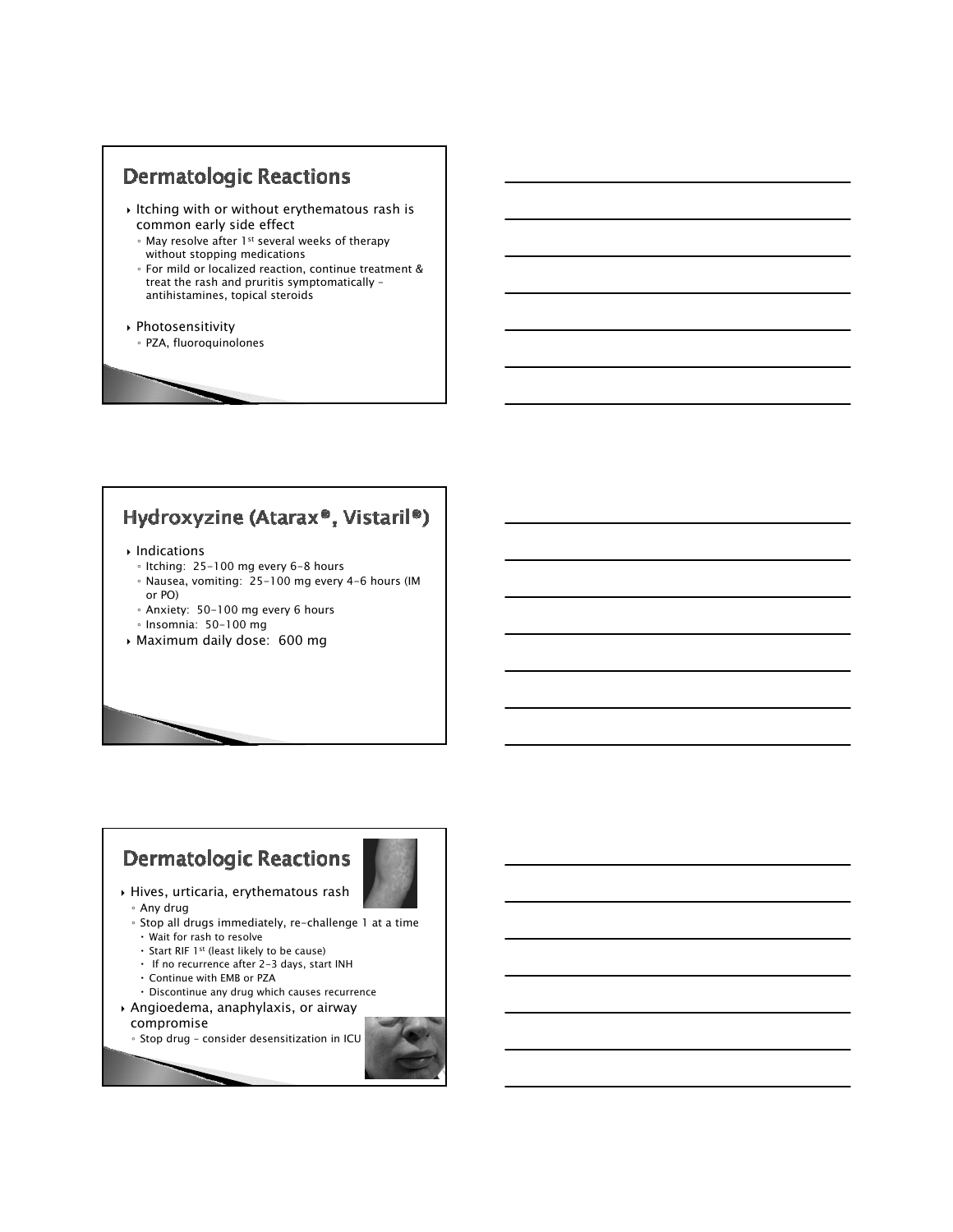#### **Other Serious Dermatologic Reactions**

- ` Spectrum of diseases generalized, involve mucus membranes, cause fever – epidermis separates from dermis
	- Stevens-Johnson Syndrome
	- Toxic Epidermal Necrolysis (severe form SJS)
- ` Mortality high
- ` Quinolones ` Emergency, hospitalization





#### Neurotoxicity: Peripheral **Neuropathy**

- ` Numbness, tingling hands & feet in stockingglove pattern
- ` Risk factors: diabetes, alcoholism, HIV, hypothyroidism, pregnancy, poor nutrition, inadequate dietary intake of pyridoxine

#### ` Pyridoxine supplements

- 10-50 mg daily (should this be routine?) for INH
- 100-200 for cycloserine &/or ethionamide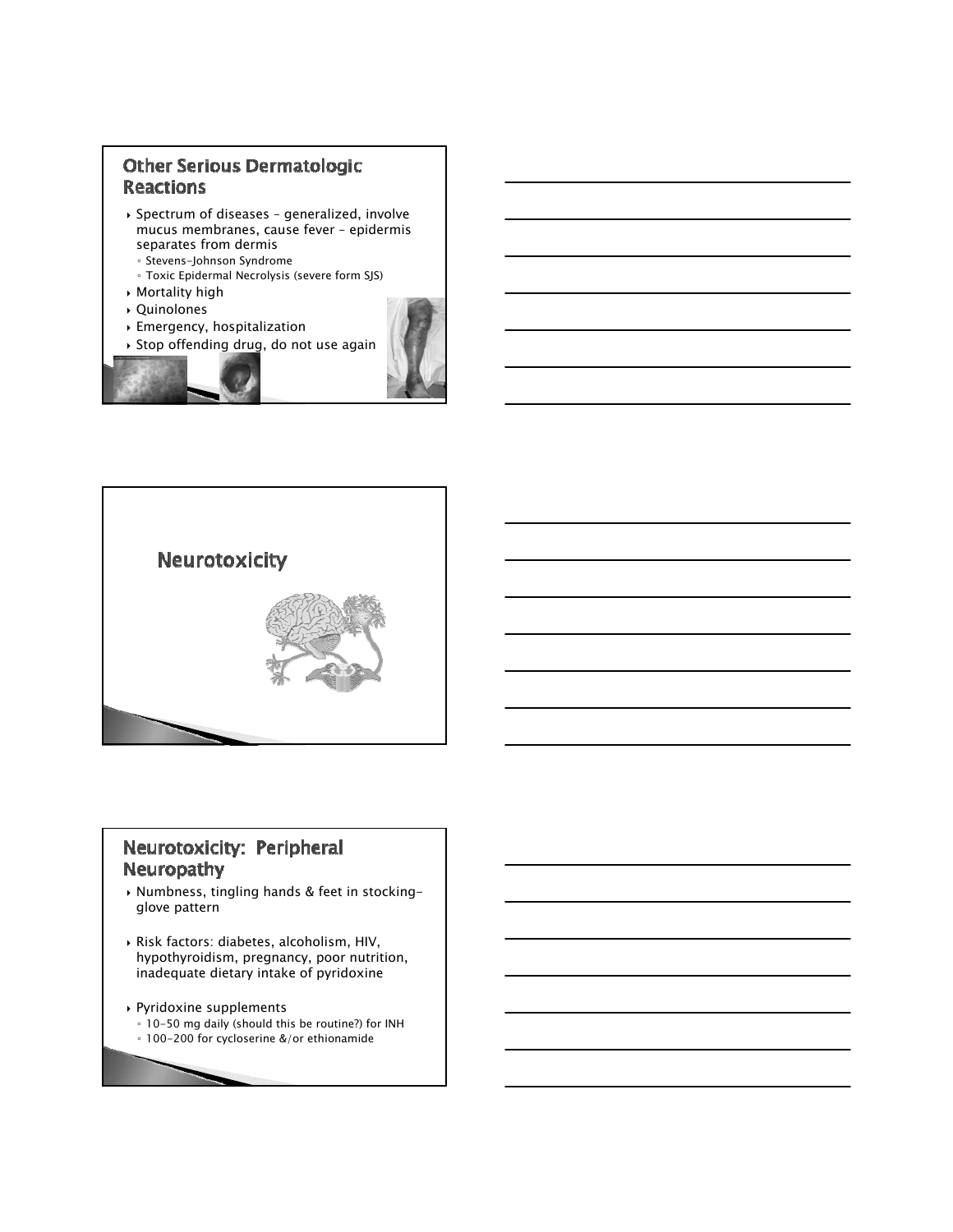

# **CNS Effects**

#### ` INH

- Inability to concentrate, irritability, dysarthria, seizures, dysphoria
- ` Cycloserine (my mnemonic cyclo, psycho) ◦ Headache, restlessness, psychosis, seizures (doserelated)
	- Pyridoxine 100-200 mg daily to prevent / treat
- ` Ethionamide
	- Anxiety, depression, psychosis
	- Increased incidence with prolonged treatment
- ` Fluoroquinolones
	- Dizziness, insomnia, tremulousness, headache

# Vision -  $E - E$  Eye

#### ` Ethambutol

- Retrobulbar neuritis
- Dose related very rare (if at all) with currently recommended doses
- Decreased red-green color discrimination (1 or both eyes), decreased visual acuity
- With renal disease
- ` Ethionamide
	- Optic neuritis
	- Dose related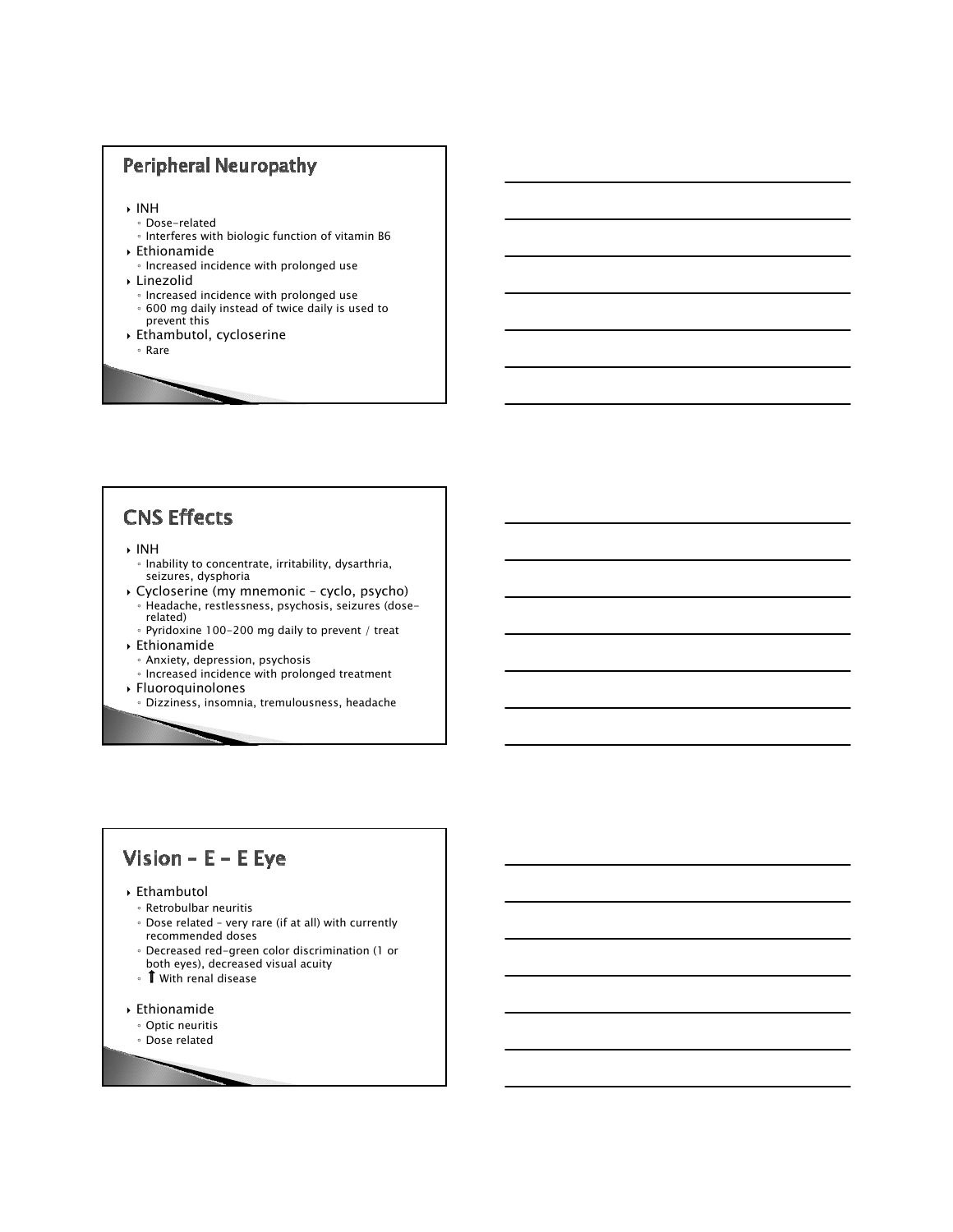# **Ototoxicity:** 8th Cranial Nerve Damage

- ` Streptomycin (SM)
	- Vestibular (balance) and hearing disturbance
	- Related to single dose size and cumulative dose  $(>100-200)$  g)
	- Increased incidence if diuretics are used
	- Monitor with audiogram, Romberg
	- Hearing loss can be permanent consider stopping
- ` Amikacin & Kanamycin ◦ Less vestibular toxicity than SM
- ` Capreomycin



# **Ototoxicity: Aminoglycosides**

- ` Injectable agents 15mg/kg daily or 25 mg/kg TIW
	- Ototoxicity often permanent
	- $\cdot$  \*Hearing loss  $\geq$  20 db occurred in 32/87 (37%)
	- patients, 88% had persistent loss at end of follow-up  $\cdot$  Associated with older age, duration of treatment, & total dose
	- $\cdot$  Not associated with vestibular or renal toxicity
	- $\cdot$  Amikacin>Kanamycin >Streptomycin
	- $\cdot$  TIW = daily Rx
	-

\*Peloquin, et al. Aminoglycoside toxicity…Clin Inf Dis 2004;38:1538-44

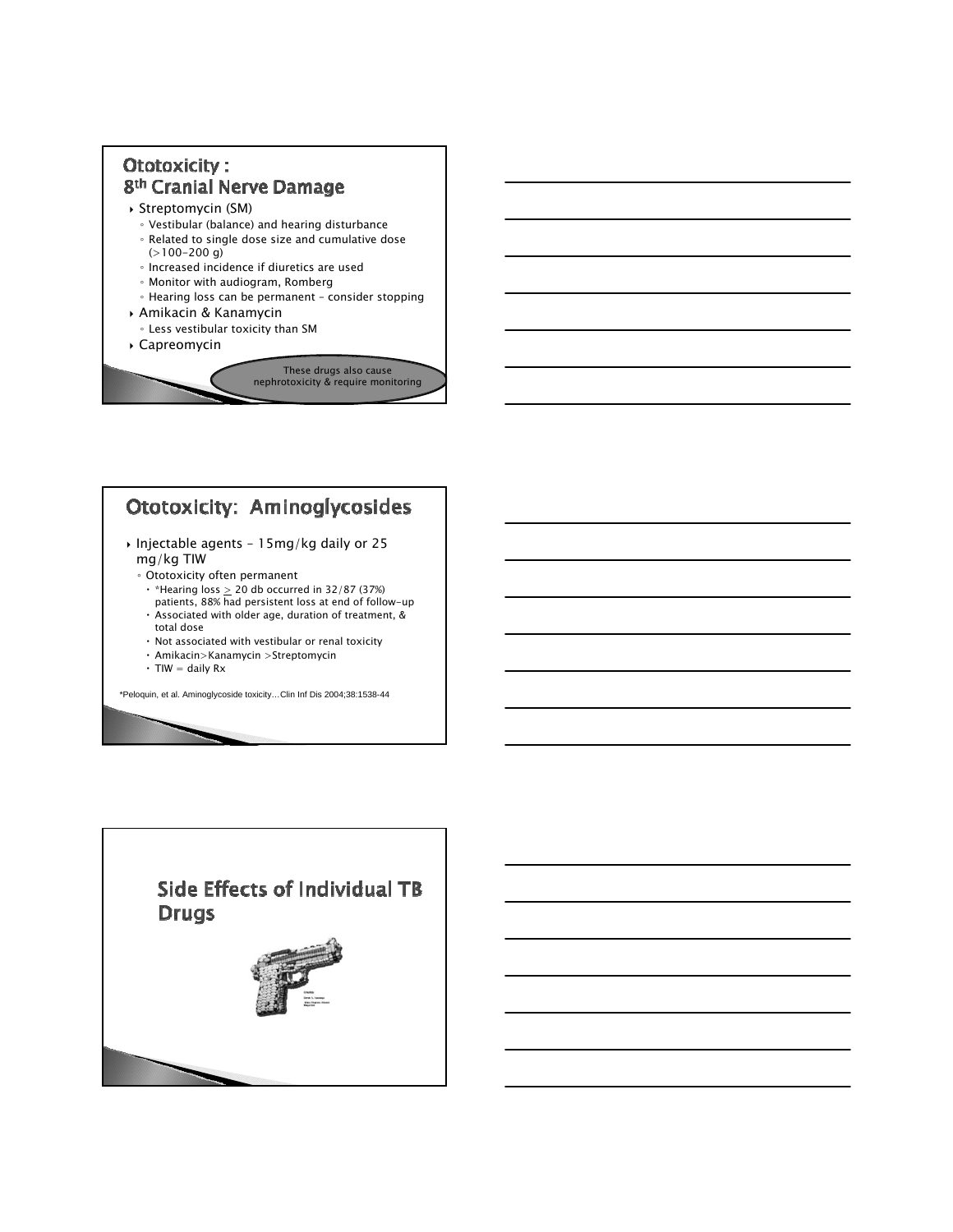

#### Rifampin: **Hypersensitivity Reactions**

- ` Flu-like syndrome with fever, chills, headache, & bone pain
- Can begin 1-2 hrs after medication dose and resolve spontaneously after 6-8 hrs
- More common in intermittent dosing, higher dose ◦ Can try daily therapy if mild
- ` Severe immunologic reactions rare, each < 0.1% patients
	- Low platelet count / petechiae
	- Kidney dysfunction
	- Hemolytic anemia
	- Thrombotic thrombocytopenic purpura



# Rifampin

- $\rightarrow$  Red-orange discoloration urine, tears, perspiration, feces
	- Can permanently discolor soft contact lenses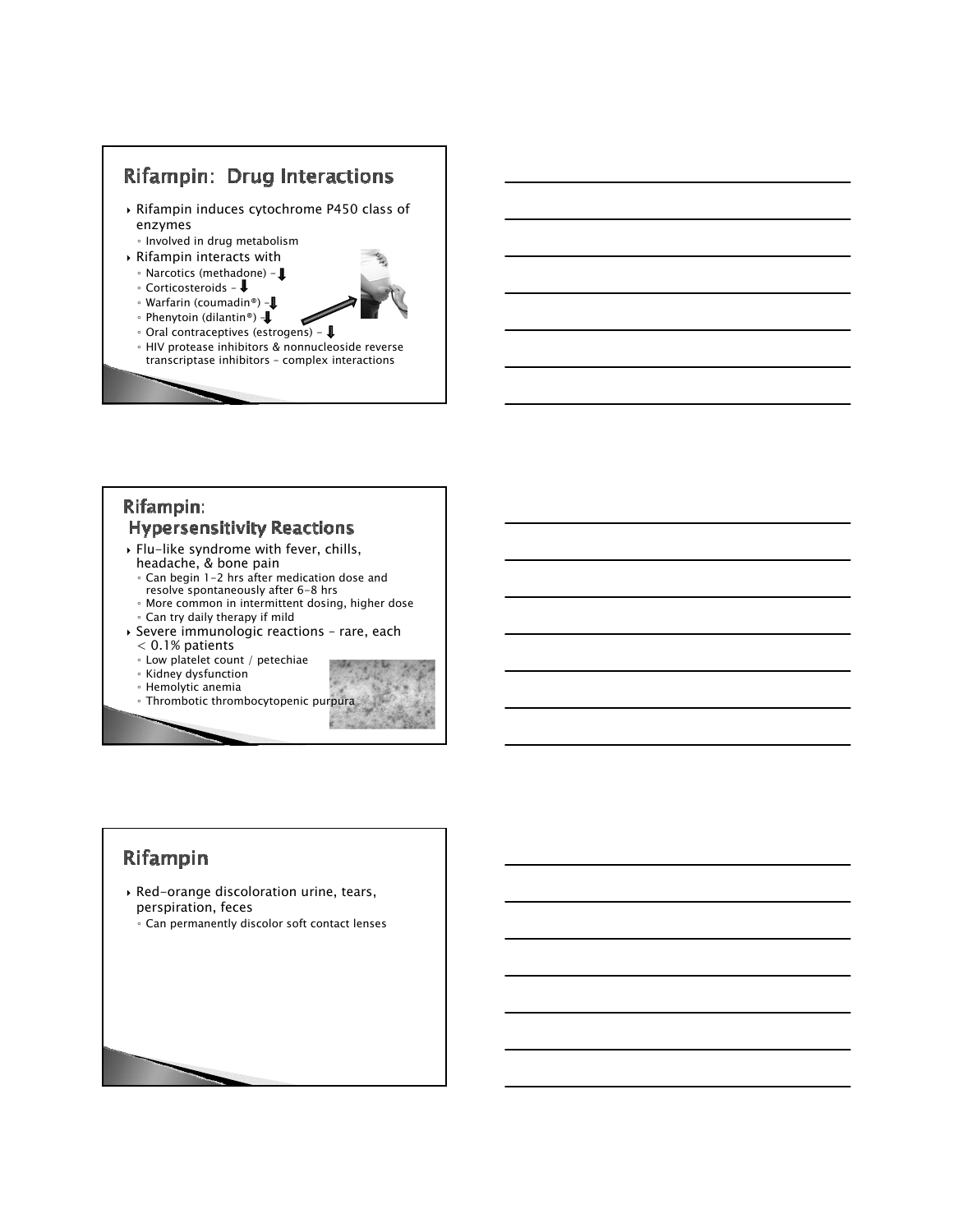# Pyrazinamide (PZA)

- ` Arthralgias common Rx symptomatically
- ` Elevated uric acid
	- PZA is a pro-drug, converted to the active compound Pyrazinoic acid
	- ∘ Pyrazinoic acid blocks renal tubular excretion of<br>uric acid => elevated uric acid
	- Allopurinol does not reverse this
	- Routine measurement of uric acid is not
	- recommended
	- Gout is rare
	- ∘ Hyperuricemia without gout is not a reason for<br>discontinuing drug

# Ethionamide

- ` Endocrine disturbances
	- Gynecomastia, alopecia, hypothyroidism, impotence
	- Diabetes may be more difficult to manage
	- Acne
	- Irregular menstrual cycles

# Capreomycin

- ` Electrolyte disturbances
	- Potassium, calcium, and magnesium depletion
- ` Proteinuria is common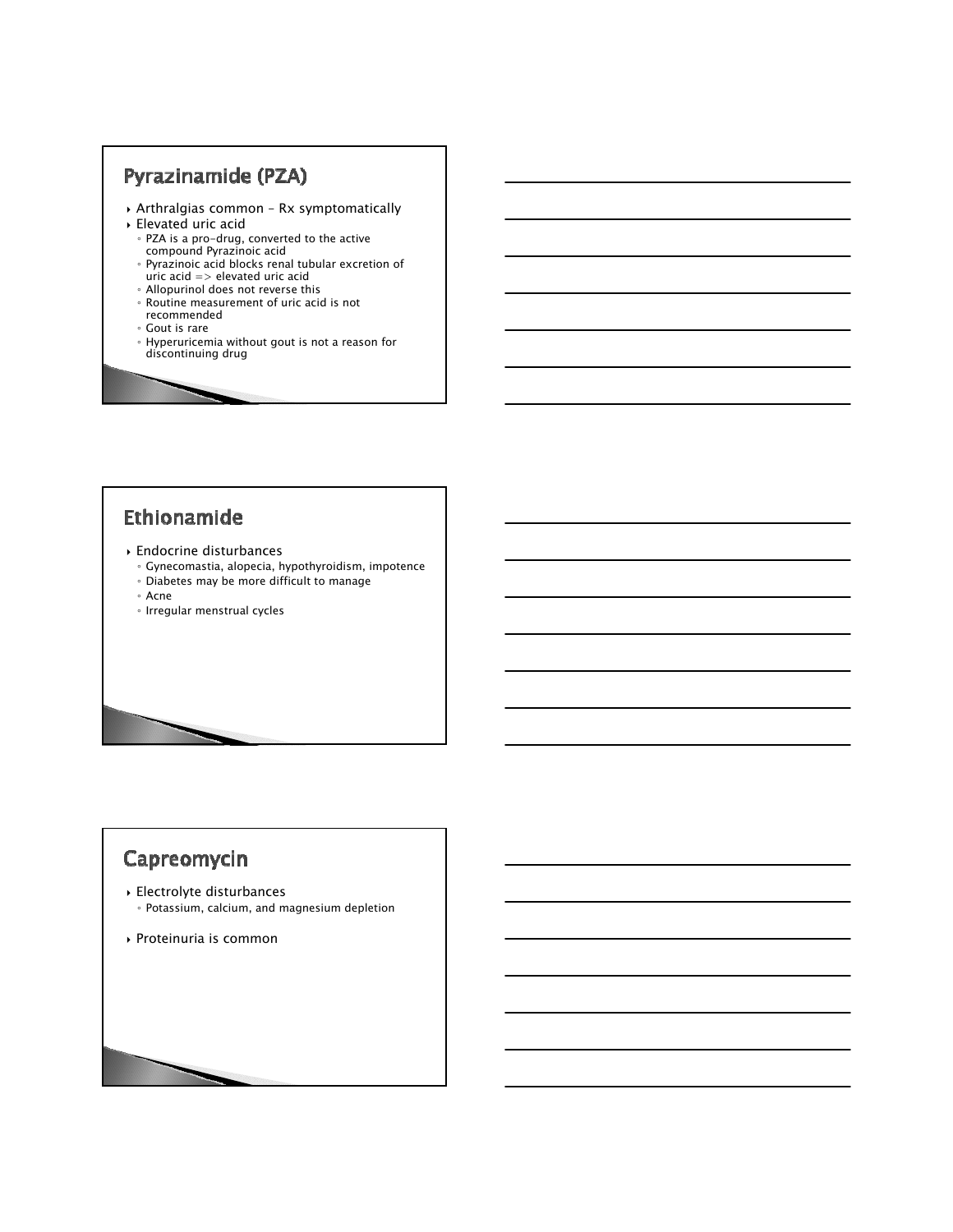## Quinolones

- ` Tendonitis, tendon rupture very rare ◦ All ages
	- Greater risk age >60
	- Patients taking corticosteroids
- Transplant patients
- ` QTc prolongation
- ` Nausea & diarrhea

#### **PAS**

- ` Hypothyroidism is common
	- Increased incidence when used with ethionamide
	- Reversible when drug stopped
	- Goiter can develop
- ` Malabsorption
	- Steatorrhea (fat malabsorption)
	- Doubling of prothrombin time
	- x Vitamin K is a fat soluble vitamin
	- Levels of fat soluble vitamins (A, D, E) can be measured & monitored

# Linezolid

- ` Myelosuppression
- ` Serotonin syndrome
- ` Nausea & diarrhea